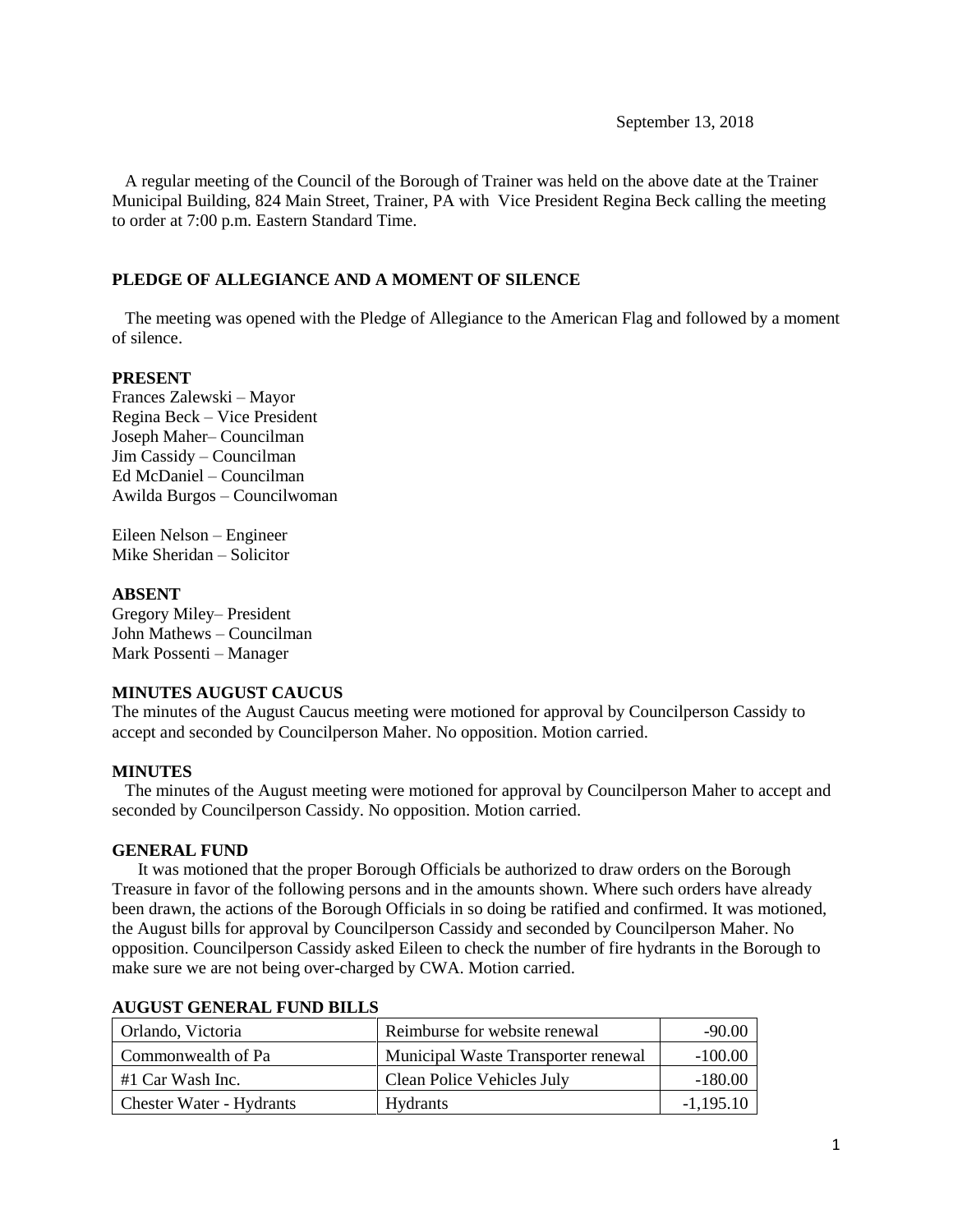| <b>Burke Landscape Supply</b>       | Hwy equipment parts                  | $-492.00$    |
|-------------------------------------|--------------------------------------|--------------|
| <b>Staples Advantage</b>            | Office supplies                      | $-285.96$    |
| PECO - Park                         | HJ Park                              | $-35.39$     |
| PECO - Municipal Bldg.              | Municipal Bldg                       | $-731.46$    |
| PECO - Garage                       | <b>Highway Garage</b>                | $-45.44$     |
| Charles Higgins & Sons              | Street Light maintenance             | $-1,173.08$  |
| Home Depot                          | Bldg maintenance                     | $-13.30$     |
| Delcora                             | Sewer Municipal Bldg                 | $-122.76$    |
| Chester Water - Hwy garage          | <b>Highway Garage</b>                | $-45.52$     |
| <b>Comcast Cable</b>                | Cable services                       | $-255.89$    |
| Axon Enterprise, Inc.               | Police equipment (Grant)             | $-4,464.00$  |
| Sunoco - SunTrak                    | Police vehicle fuel                  | $-3,587.00$  |
| Goodyear Auto Service               | Police vehicle tires                 | $-1,463.86$  |
| Motorist Life Insurance Co.         | Life Ins. Orlando                    | $-688.75$    |
| TD Card Services                    | Qbooks, Web                          | $-72.21$     |
| <b>United States Postal Service</b> | large letters mailed                 | $-9.72$      |
| Paychex Invoice                     | <b>August Monthly</b>                | $-175.55$    |
| Paychex Invoice                     | <b>August 3 Biweekly</b>             | $-145.35$    |
| <b>United States Postal Service</b> | Roll of stamps, large letters mailed | $-53.26$     |
| <b>Burke Landscape Supply</b>       | Highway equipment parts              | $-7.00$      |
| De Co Solid Waste                   | Tipping fees July                    | $-2,774.31$  |
| Chester Water - Municipal           | Municipal Bldg                       | $-30.54$     |
| <b>Global Security Systems</b>      | Security camera service              | $-535.00$    |
| <b>B&amp;L</b> Disposal             | <b>Waste Disposal</b>                | $-6,259.58$  |
| <b>Comcast Business</b>             | Cable VOIP                           | $-364.85$    |
| Pa One Call System, Inc.            | Monthly fax service                  | $-22.51$     |
| Delco Alarm System                  | <b>Highway Building Alarm</b>        | $-130.50$    |
| <b>Excel Business Systems</b>       | Copier annual contract               | $-931.45$    |
| Verizon Wireless                    | Police Data reader                   | $-86.24$     |
| Drugscan, Inc.                      | Police Lab testing                   | $-504.00$    |
| <b>Aston Service Center</b>         | Police vehicle                       | $-701.58$    |
| <b>Berkheimer Associates</b>        | Collections                          | $-13.33$     |
| J. Michael Sheridan, Esq.           | Professional Services                | $-1,080.00$  |
| <b>Integral Systems Corp</b>        | Computer maintenance/repair          | $-25.00$     |
| <b>DCIU</b>                         | <b>Health Benefits September</b>     | $-23,643.94$ |
| Talley's Garage & Towing            | Police Vehicles                      | $-577.00$    |
| Chester Water - HJP                 | HJ Park                              | $-46.02$     |
| PECO-Underpass Lighting             | <b>Underpass Lighting</b>            | $-31.14$     |
| <b>PECO</b> Street Lighting         | <b>Street Lighting</b>               | $-1,945.22$  |
| <b>Comcast Cable</b>                | Cable services                       | $-86.76$     |
| Jennifer Frazier                    | Remainder of budget Summer Events    | $-218.00$    |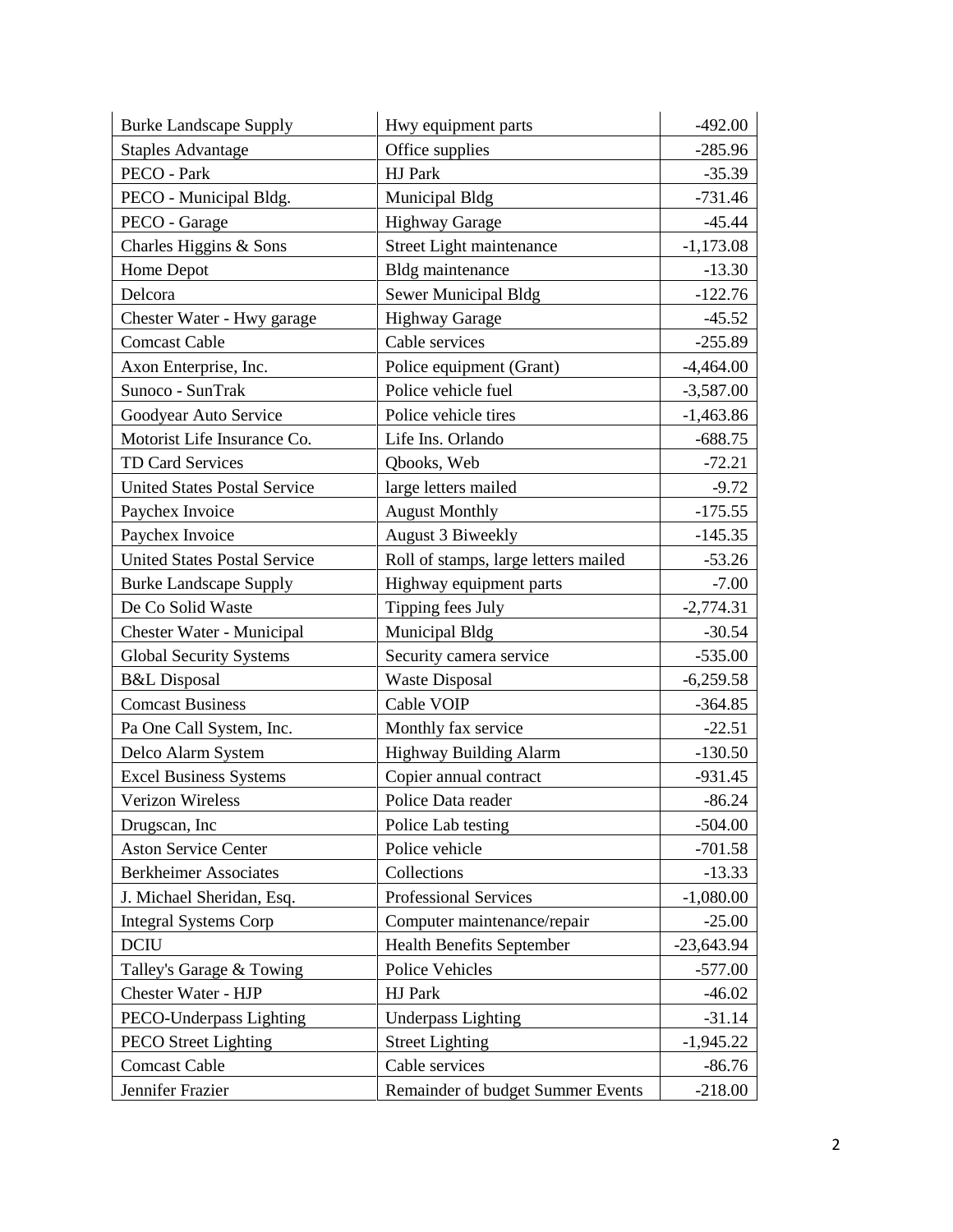| Paychex Invoice                     | August 17 Biweekly                 | $-148.20$    |
|-------------------------------------|------------------------------------|--------------|
| Videon                              | Delivery of new 2018 Dodge Charger | $-11,510.00$ |
| Thomas Dixon                        | Police equipment (Grant)           | $-1,305.95$  |
| <b>United States Postal Service</b> | large letter mailed                | $-1.21$      |
| Paychex Invoice                     | August 30 Biweekly                 | $-151.05$    |
| Paychex Invoice                     | September monthly                  | $-115.55$    |
|                                     |                                    | $-68,671,53$ |

# **PAYROLL ACCOUNT**

 It was motioned by Councilperson Burgos and seconded by Councilperson Maher that Payroll for the month of August is paid. No opposition. Motion carried.

# **AUGUST PAYROLL FOR ALL EMPLOYEES**

 Total payroll for the month of August \$114,705.30 There were 3 payroll weeks in August

# **LIQUID FUEL BILLS**

Liquid Fuel Bills for the month of August meeting were motioned for approval by Councilperson Cassidy and seconded by Councilperson Maher. No opposition. Motion carried.

#### **AUGUST LIQUID FUEL BILLS**

| Charles A. Higgins $& Sons$ | <b>Traffic Light Maintenance</b> | $-182.00$ |
|-----------------------------|----------------------------------|-----------|
| Mauger & Co.                | Hwy fuel                         | -387.35   |
| PECO                        | <b>Traffic Lighting</b>          | $-283.64$ |
|                             |                                  | -852.99   |

#### **COMMUNITY CENTER BILLS**

 Community Center Bills for the month of August meeting were motioned for approval by Councilperson Maher and seconded by Councilperson Cassidy. No opposition. Motion carried.

| ACQUE COMMUNITY CENTER DIEED  |                  |           |
|-------------------------------|------------------|-----------|
| PECO electric                 | CC Electric      | -127.79   |
| PECO gas                      | CC Gas/Electric  | $-227.39$ |
| Delcora                       | CC Sewer         | -181.92   |
| Banta's Bestway Trash Removal | Dumpster removal | $-120.00$ |
|                               |                  | -----     |

# **AUGUST COMMUNITY CENTER BILLS**

-721.06

#### **PERMITS & LICENSE**

The Permits of the August meeting were motioned for approval by Councilperson Cassidy and seconded by Councilperson Maher. No opposition. Motion carried.

#### **PERMITS & LICENSE – AUGUST**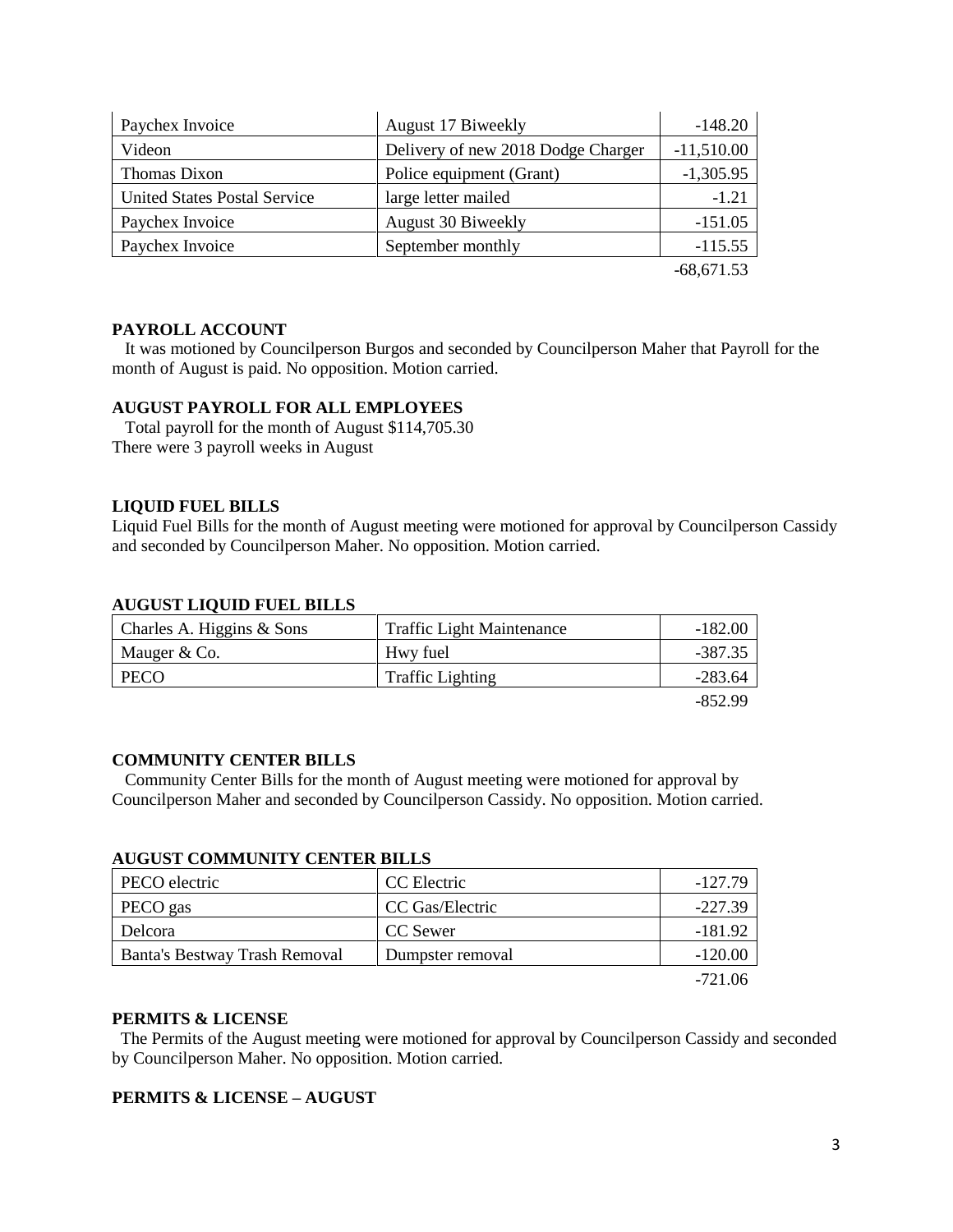| 1 Building permits             | \$1300.00  |
|--------------------------------|------------|
| 2 Contractor license           | \$200.00   |
| 4 C/O Applications             | \$375.00   |
| 2 Plumbing permits             | \$312.00   |
| 2 Electrical permits           | \$202.00   |
| 0 Zoning                       | \$0        |
| 1 Other Permits/License        | \$125.00   |
| 0 Vacant property registration | \$0        |
| Amount turned over to Borough  | \$2,514.00 |

#### **CHESTER WATER AUTHORITY**

0- Street Openings

Amount turned over to Borough \$0

#### **PECO**

1– Street Openings

Amount turned over to Borough \$129.50

# **DELCORA**

0 – Permits

Amount turned over to Borough \$0

# **OTHER -**

6 – Permits

Amount turned over to Borough 750.00

#### **CORRESPONDENCE**

 It was motioned by Councilperson Cassidy and seconded by Councilperson McDaniel that the correspondence for August be accepted and any necessary action taken. No opposition. Motion carried.

# **AUGUST CORRESPONDENCE**

- Received from Keystone an electronic deposits in the amount of \$172,300.00 August EIT distribution.
- Received from Keystone an electronic deposits in the amount of \$14,625.91 August LST distribution.
- Received from Delaware County Tax Claim Municipal Disbursement Report for July and a check in the amount of \$2,581.03.
- Received from Delaware County Tax Claim Monthly for July and a check in the amount of \$1,435.35.
- Received from
- Received from Delaware County Tax Claim Monthly for August and a check in the amount of \$3,738.45.
- Received from AJG notification of 0% increase in medical benefits for 2019.
- Received from Barbacane Thornton Co. a letter of withdraw of the 2015 Non-Uniform Pension.
- Received from CWA in regards to Distribution System Flushing in our area.
- Received from CWA in regards to the potential sale of the authority.
- Received from DEP sent to refinery in regards to Site-Specific Standard Final Report Approval.
- Received from CMI in regards to Spill Prevention Response Plans.
- Received from De. Co. Solid Waste notification of rate increase for 2019.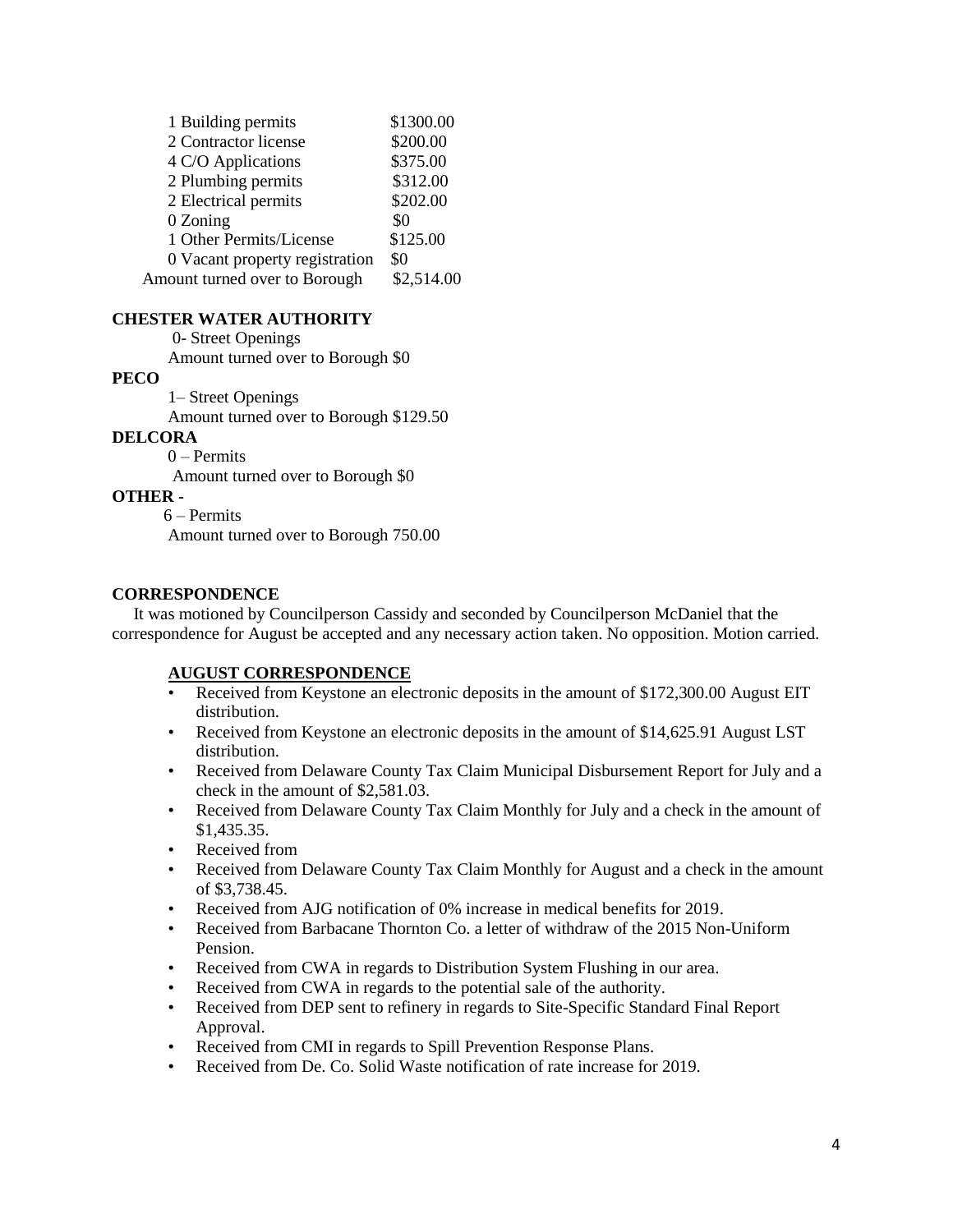# **QUESTIONS AND COMMENTS FROM AUDIENCE ON CORRESPONDENCE** None

#### **ANY MATTERS THAT NEED COUNCILMANIC ACTION**  None

# **COMMITTEE REPORTS**

# **MAYOR**

- Mayor Zalewski:
- Next Centennial meeting is Sept.  $26<sup>th</sup>$
- Community day is coming up.
- Food Pantry is still up and running

Requested an Executive session.

# **\*POLICE CHIEF –** No report

# **MANAGER/FINANCE**

Mark Possenti: Absent but left the following report:

- Need a motion to accept the 2019 Non-Uniform MMO in the amount of \$15.496.00
- Need a motion to sign letter of intent to join DVRP Street Light Procurement program that retrofits street lights to LED.
- Recommends extending B&L waste disposal contract for one year.

# **PARKS/RECREATION/ENVIRONMENT**

Councilman Maher:

- Announced upcoming Borough events.
- A Santa Secret workshop is in discussion for the Rec Board.

# **FIRE/BOARD OF HEALTH**

Councilman Cassidy:

Welcome to Trainer's September public Council meeting.

Due to the damp, rainy weather, many lawns have gotten ahead of people. As sympathetic as we are, the grass must be cut, inside and outside the fence line. Any shrubs or trees overhanging sidewalks must also be trimmed.

I have spoken to several residents who were complained about and have had 100% cooperation. I want to thank them.

We have another resident who does not clean up feces on their lawn and this may also wind up at the local judge.

Keep your legitimate complaints coming, we will get to them. As I stated, legitimate complaints. In the meantime, if you have an elderly or disabled neighbor, offer some assistance. They cannot get around as well as they used to.

Under Borough Code Councilman Cassidy made, in the form of a motion, a recommendation to compensate the Board of Health secretary in the amount of \$45.00 per month beginning retro to March 2018.

Tired of living on a fixed income? There are still many jobs available in the area. Cracker Barrel has openings for cooks, waitresses and waiters and now offer catering. Wegman's, Giant, Acme and Shoprite are also hiring.

And as usual, the firehouse is looking for volunteers.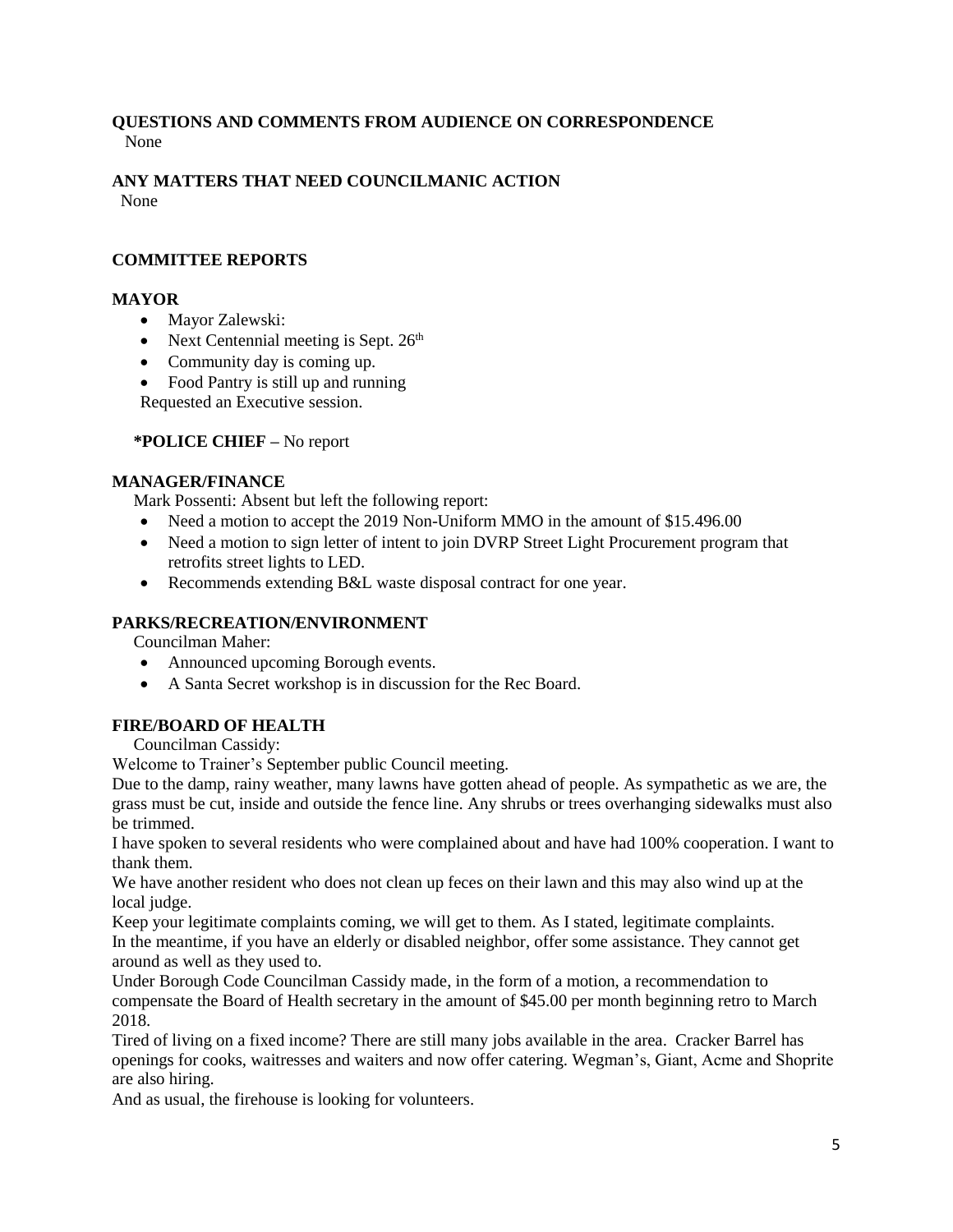I heard that the city of Chester is going to eliminate a fire station as a cost effect measure. That means that the surrounding communities will have to cover more than they already do, taking manpower away from us. This is not confirmed yet.

Marcus Hook Trainer Fire Department is having an "Open House" October  $20<sup>th</sup>$  from  $12 - 4$ . More details will be made available as time goes on. This is a great time to visit the firehouse, meet the firemenwomen, see the equipment and see some demonstrations.

Hurricane Florence may not hit us as bad as the Carolinas, but prepare anyway. Extra non-perishable food items, extra blankets and plenty of water is always helpful.

Awilda is always presenting programs for low income and senior citizens. Please take advantage of these programs if you are in need. Don't be greedy, if you don't need the help, let someone else benefit who may be in need.

The monthly fire report for August:

# AUGUST 2018

| <b>INCIDENT TYPE</b>                              | # INCIDENTS |
|---------------------------------------------------|-------------|
| Station: 68 - MARCUS HOOK TRAINER FIRE DEPARTMENT |             |
| - Fires in structure other than in a building     |             |
| - Medical assist, assist EMS crew                 | я           |
| - Motor vehicle accident with injuries            |             |
| - Motor vehicle accident with no injuries.        |             |
| - Gasoline or other flammable liquid spill        |             |
| - Gas leak (natural gas or LPG)                   |             |
| Cover assignment, standby, moveup                 |             |
| - Good intent call, other                         |             |
| - Dispatched & cancelled en route                 |             |
| - Sprinkler activation due to malfunction         |             |
| - Smoke detector activation due to malfunction    |             |
| - Sprinkler activation, no fire - unintentional   |             |

**TOTAL ALARMS: 26** # Incidents for 68 - Marcus Hook Trainer Fire Department:

#### **HIGHWAY/BUILDINGS**

 Councilman Mathews was absent. Councilperson Cassidy read a letter from a resident on Forrest St. in regards to putting speed limit signs on the street.

#### **PUBLIC SAFETY**

 Councilwoman Beck read August Code Enforcement report as follows: issued 15 building permits, 3 Contractor licenses, 10 C/O's, 2 zoning permits, and numerous BOH and property maintenance violation notices and citations sent out.

#### **COMMUNITY OUTREACH/NEWSLETTERS**

Councilwoman Burgos:

- Has information on following programs:
- Up to date survival Guide, Treatment services guide, PECO Act 129 energy program, How to apply for Housing assistance.
- Chester Housing will be opening their enrollment.
- Welfare has opened its cash assist program for 9 months.

People need to apply for these programs.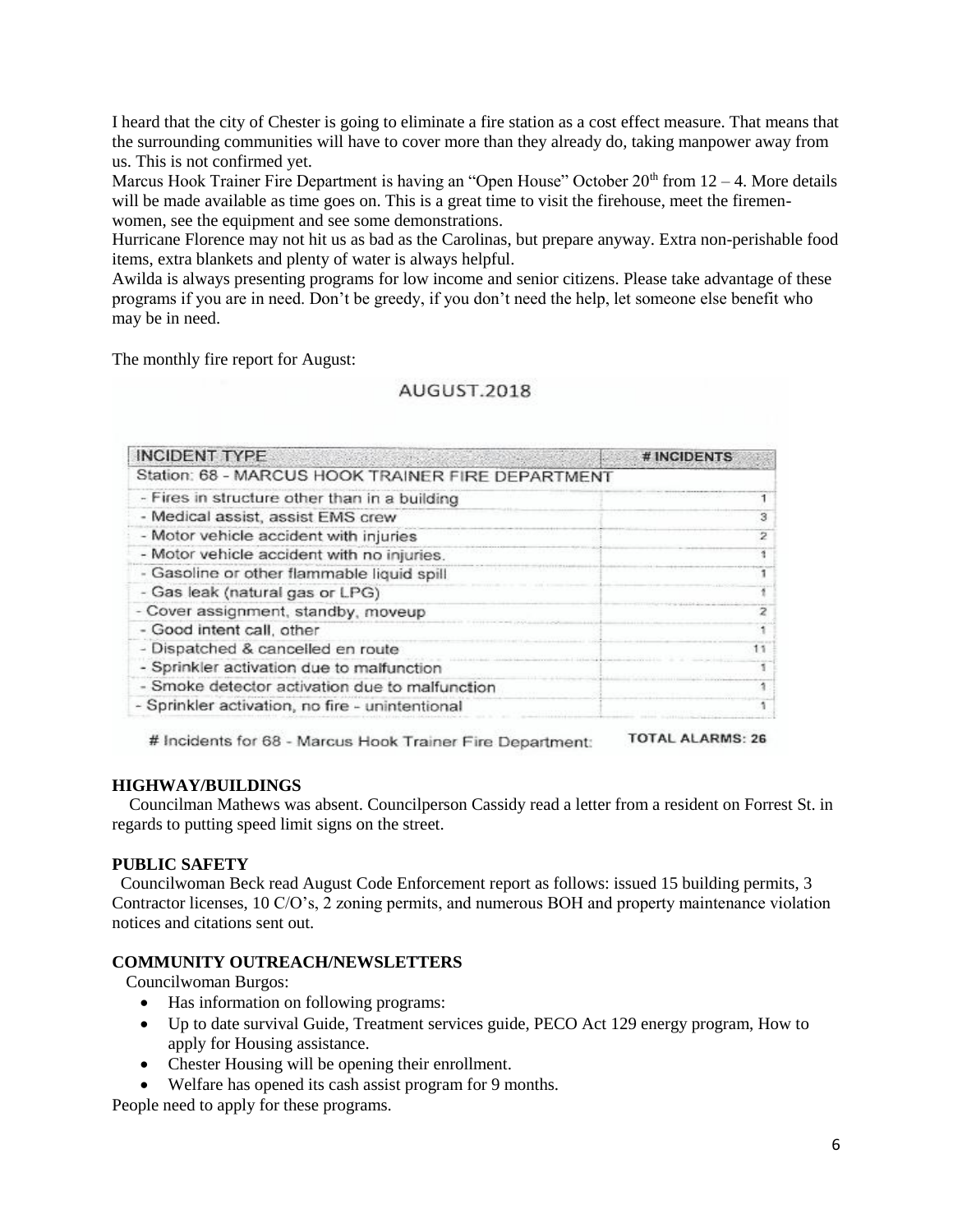# **COMMUNITY REDEVELOPMENT**

Councilman Ed McDaniel:

• Meeting tomorrow with Recycle Company interested in Joe's junkyard property. They have 33 employees.

# **CODE ENFORCEMENT OFFICER**

No report

# **TAX COLLECTOR**

Kim Sherman read the monthly report for July and August as follows: Total tax collected for July was \$8,452.27 and August was \$4,782.16.

Bills are being collected at the penalty value until December 31<sup>st</sup>.

Need a motion to authorize an electronic transfer deposit in the amount of \$13,234.43 to the General Fund.

# **SCHOOL BOARD DIRECTOR**

Mary Magaw: Absent

#### **MONROE ENERGY**

Adam Gattuso presented the parking plan in regards to traffic for the upcoming refinery turn-around. The project is for tune-up maintenance of the entire facility.

# **ENGINEER**

**Engineer's Report** Attached

• In regards to Councilman Cassidy's question about how many fire hydrants we are billed for, Eileen will get the number of hydrants there are in the Borough.

# **SOLICITOR**

Mike Sheridan stated:

- A motion is needed to reimburse Officer Ostan medical expense in the amount of \$194.85.
- A motion is needed to advertise for the years  $2019 2020$  waste disposal contract bids.
- Has a matter for discussion in Executive meeting.

# **ORDINANCES**

• None

# **RESOLUTIONS**

• None

# **OTHER ACTION ITEMS**

- Motion was made by Councilperson Maher to accept letter of intent for street light procurement to retrofit to LED and seconded by Councilperson Burgos. No opposition. Motion carried.
- Motion was made by Councilperson Maher to approve the 2019 Non-Uniform MMO in the amount of \$15,496.00 and seconded by Councilperson Burgos. No opposition. Motion carried.
- Motion was made by Councilperson Cassidy to approve paying the position of Board of Health Secretary in the amount of \$45.00 per month. The first payment is to be retro from March and seconded by Councilperson Maher. No opposition. Motion carried.